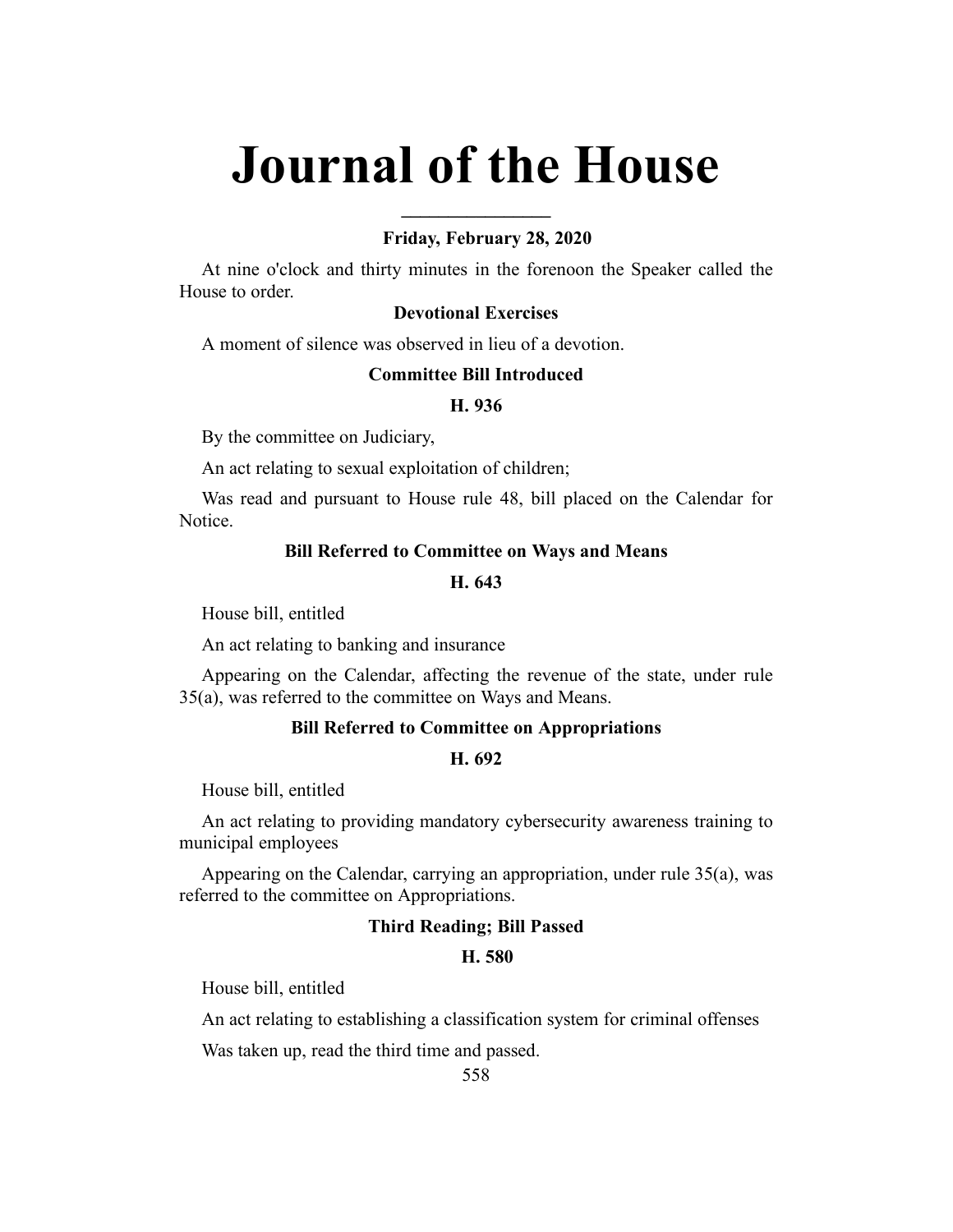#### **Third Reading; Bill Passed**

# **H. 740**

House bill, entitled

An act relating to changes to the Nuclear Decommissioning Citizens Advisory Panel

Was taken up, read the third time and passed.

#### **Bill Amended; Read Third Time; Bill Passed**

# **H. 926**

House bill, entitled

An act relating to changes to Act 250

Was taken up and pending third reading of the bill, **Rep. Lefebvre of Newark** moved to amend the bill as follows:

In Sec. 3, 10 V.S.A. chapter 151, by inserting the following:

#### § 6094. ALLOCATION OF COSTS; DEPARMENT OF FISH AND

#### WILDLIFE

(a) Notwithstanding any other provision of law, the Department of Fish and Wildlife shall have the authority to bill the applicant for the costs of participating in any major permit application before a District Commission, including the costs of employee application review, submissions, comments, and testimony before a District Commission related to impacts on wildlife, necessary wildlife habitat, or connecting habitat. The Department may recover those costs from the applicant after notice to the applicant, including an estimate of the costs of the personnel or services.

(b) From time to time, the Department charging an applicant for personnel of services under this section shall provide the applicant with detailed statements showing the amount of money expended or contracted for in the work of such personnel and services. All funds collected from applicants under this section shall be paid directly to the Department.

(c) An applicant to which costs are allocated under this section may petition the Natural Resources Board to review the costs allocated. The Natural Resources Board shall conduct a hearing to determine the reasonableness of the costs. The Board shall consider the size and complexity of the project and may revise the cost allocations if determined unreasonable.

Which was agreed to.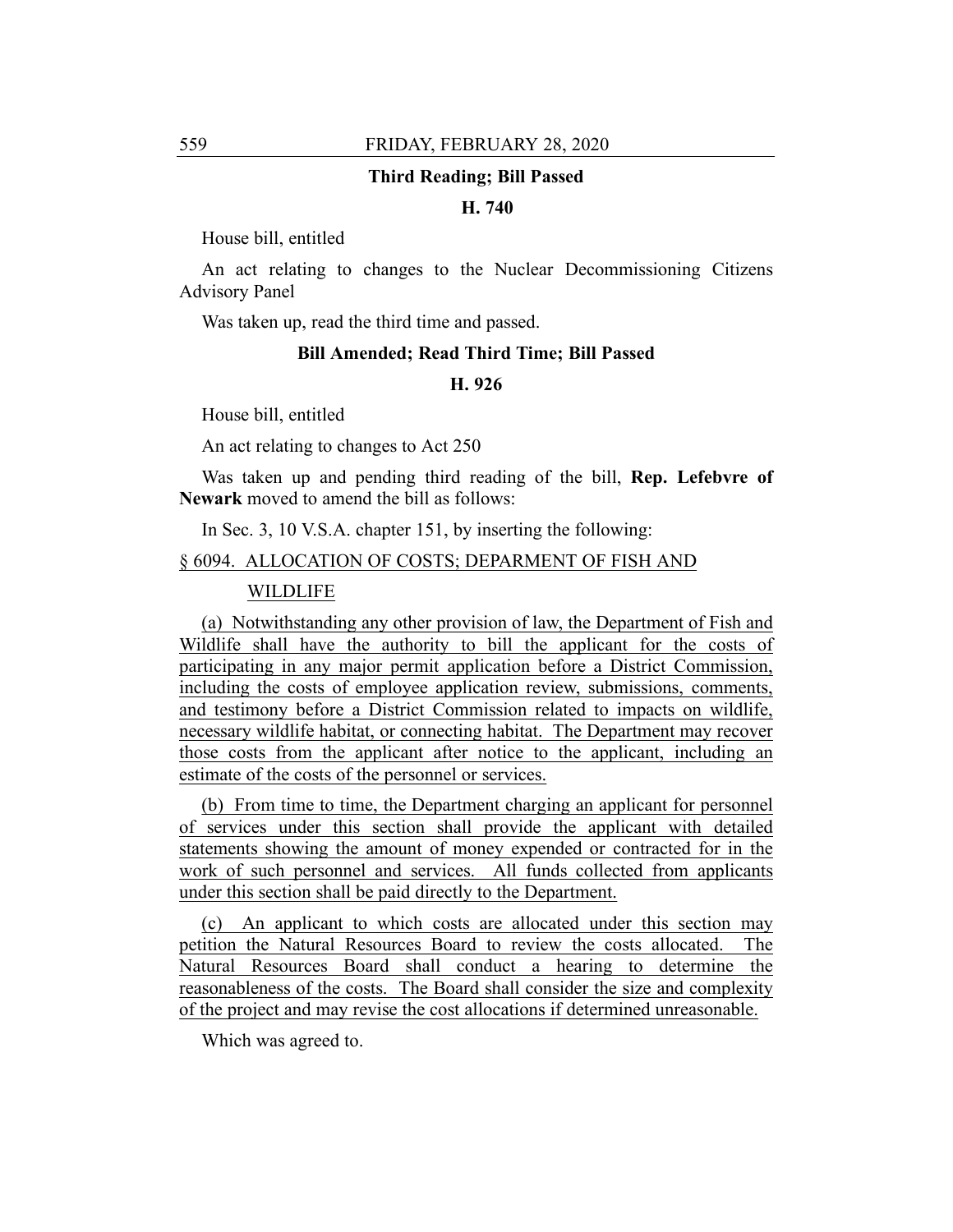Thereupon, pending third reading of the bill, **Reps. Harrison of Chittenden, Brownell of Pownal, Gannon of Wilmington and Sibilia of Dover** moved to amend the bill as follows:

In Sec. 3, 10 V.S.A. §  $6001(3)(A)(vi)$ , by striking out "2,500 2,000" and inserting in lieu thereof "2,500"

Which was agreed to.

Thereupon, the bill was read the third time.

Pending the question, Shall the bill pass? **Rep. Beck of St. Johnsbury** demanded the Yeas and Nays, which demand was sustained by the Constitutional number.

Thereupon, pending the call of the roll, **Rep Scheuermann of Stowe** asked leave of the House to offer an amendment after third reading.

Which was agreed to.

Pending the question, Shall the bill pass? **Rep. Scheuermann of Stowe** moved to amend the bill as follows:

In Sec. 3, 10 V.S.A. §6001 (45) by striking the words after "Greenhouse gas" to the"." at the end of the paragraph and inserting in lieu thereof "has the same meaning as under section 552 of this title"

Which was agreed to.

Thereupon, pending the question, Shall the bill pass? **Rep. Bock of Chester** moved that action on the bill be postponed one legislative day.

Pending the question, Shall action be postponed one legislative day? **Rep. Burditt of West Rutland** demanded the Yeas and Nays, which demand was sustained by the Constitutional number. The Clerk proceeded to call the roll and the question, Shall action be postponed one legislative day? was decided in the negative. Yeas, 45. Nays, 96.

Those who voted in the affirmative are:

Bancroft of Westford Batchelor of Derby Beck of St. Johnsbury Bock of Chester Brennan of Colchester Browning of Arlington Burditt of West Rutland Canfield of Fair Haven Cupoli of Rutland City Dickinson of St. Albans Town

Hango of Berkshire Harrison of Chittenden Helm of Fair Haven Higley of Lowell Hooper of Randolph LaClair of Barre Town Leffler of Enosburgh Marcotte of Coventry Martel of Waterford Mattos of Milton McCoy of Poultney

Palasik of Milton Quimby of Concord Rosenquist of Georgia Savage of Swanton Scheuermann of Stowe Shaw of Pittsford Sibilia of Dover Smith of Derby \* Smith of New Haven Strong of Albany Sullivan of Dorset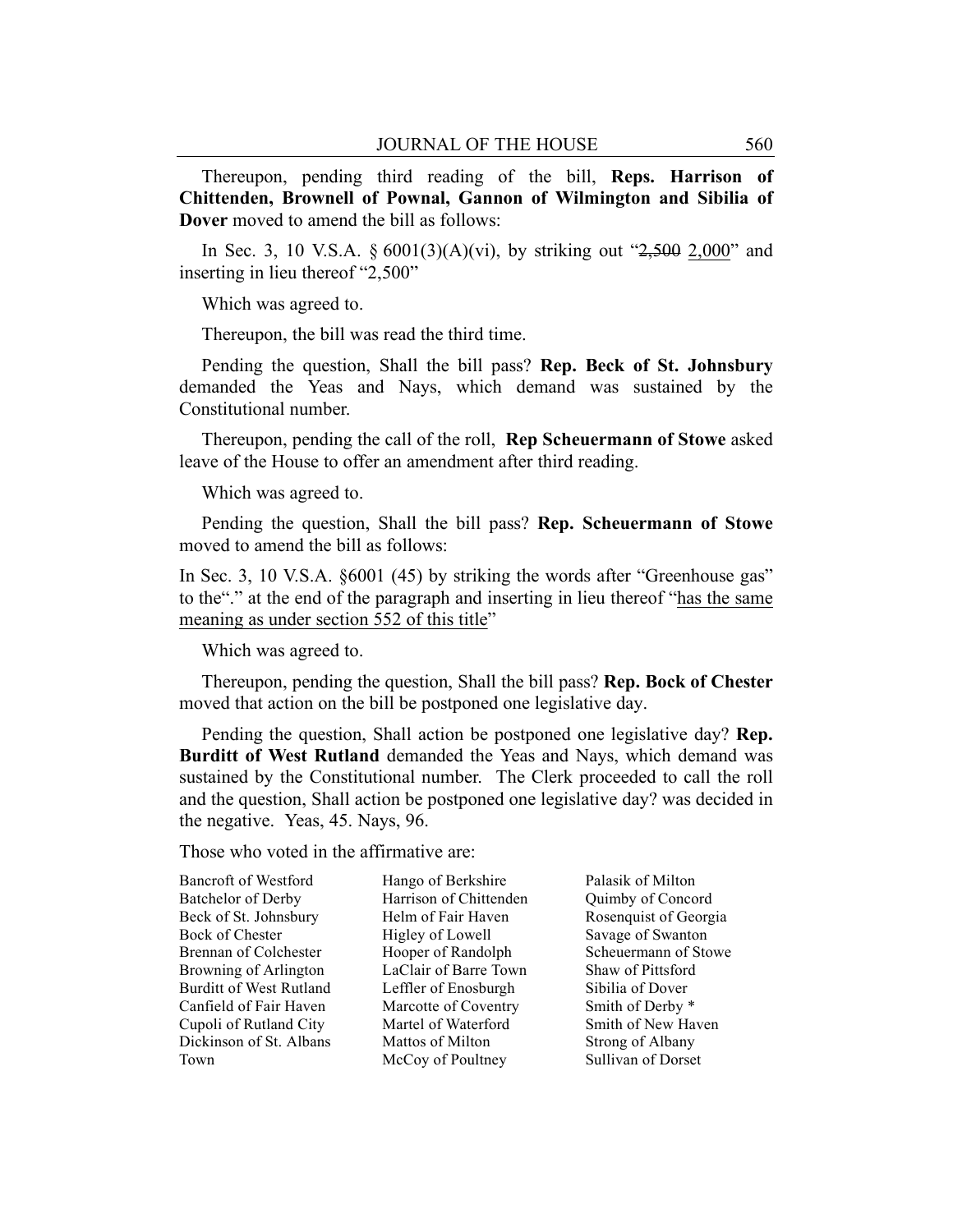Donahue of Northfield Fagan of Rutland City Goslant of Northfield Graham of Williamstown Gregoire of Fairfield \*

McFaun of Barre Town Morrissey of Bennington Myers of Essex Page of Newport City Pajala of Londonderry

Szott of Barnard Terenzini of Rutland Town Toof of St. Albans Town

#### Those who voted in the negative are:

Ancel of Calais Anthony of Barre City Austin of Colchester Bartholomew of Hartland Bates of Bennington Birong of Vergennes Briglin of Thetford Brownell of Pownal Brumsted of Shelburne Burke of Brattleboro Campbell of St. Johnsbury Carroll of Bennington Chase of Colchester Chesnut-Tangerman of Middletown Springs Christensen of Weathersfield Christie of Hartford Cina of Burlington Coffey of Guilford Colburn of Burlington Colston of Winooski Conlon of Cornwall Conquest of Newbury Copeland Hanzas of Bradford Corcoran of Bennington Cordes of Lincoln Demrow of Corinth Dolan of Waitsfield Donovan of Burlington Durfee of Shaftsbury Elder of Starksboro Emmons of Springfield Fegard of Berkshire

Feltus of Lyndon Gannon of Wilmington Gardner of Richmond Haas of Rochester Hashim of Dummerston Hill of Wolcott Hooper of Montpelier Hooper of Burlington Houghton of Essex Howard of Rutland City James of Manchester Jerome of Brandon Jessup of Middlesex Killacky of South Burlington Kimbell of Woodstock Kitzmiller of Montpelier Kornheiser of Brattleboro Krowinski of Burlington LaLonde of South Burlington Lanpher of Vergennes Lefebvre of Newark Lippert of Hinesburg Long of Newfane Macaig of Williston Masland of Thetford McCarthy of St. Albans City McCormack of Burlington McCullough of Williston Morgan of Milton Morris of Springfield Mrowicki of Putney Murphy of Fairfax Nicoll of Ludlow

Norris of Shoreham Notte of Rutland City Noyes of Wolcott O'Brien of Tunbridge Ode of Burlington O'Sullivan of Burlington Partridge of Windham Patt of Worcester Potter of Clarendon Pugh of South Burlington Ralph of Hartland Redmond of Essex Reed of Braintree Rogers of Waterville Scheu of Middlebury Seymour of Sutton Sheldon of Middlebury Squirrell of Underhill Stevens of Waterbury Sullivan of Burlington Taylor of Colchester Till of Jericho Toleno of Brattleboro Townsend of South Burlington Troiano of Stannard Walz of Barre City Webb of Shelburne White of Hartford Wood of Waterbury Yacovone of Morristown Yantachka of Charlotte

Those members absent with leave of the House and not voting are:

| Gamache of Swanton   | Grad of Moretown        | Young of Greensboro |
|----------------------|-------------------------|---------------------|
| Giambatista of Essex | Rachelson of Burlington |                     |
| Gonzalez of Winooski | Toll of Danville        |                     |

**Rep. Gregoire of Fairfield** explained his vote as follows: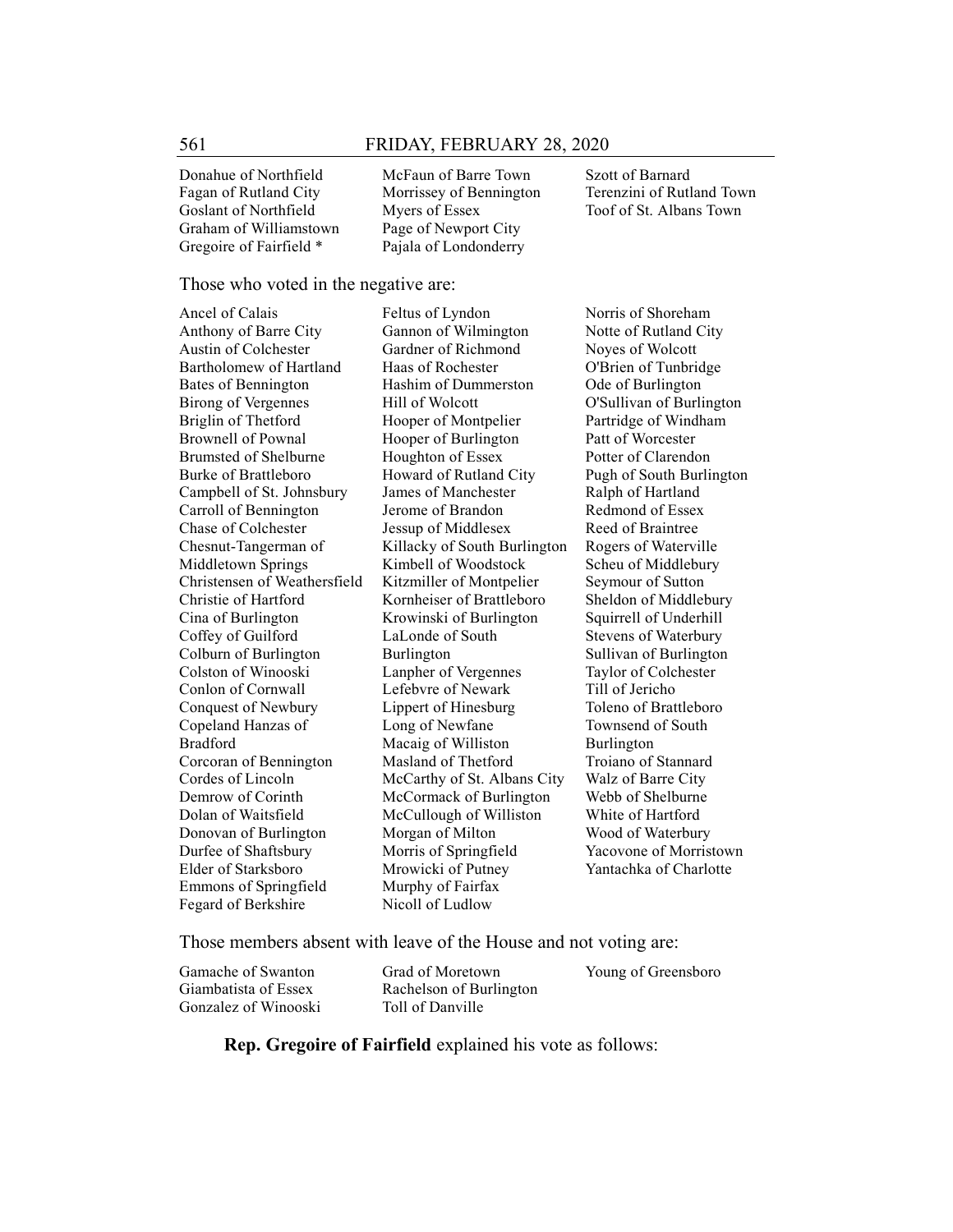"Madam Speaker:

I am disappointed that this body voted against the opportunity to bring the myriad changes to this bill to our constituents during town meeting week. After all, we are here to represent them."

**Rep. Smith of Derby** explained his vote as follows:

"Madam Speaker:

This vote delay would have given all members an opportunity to hear their constituents' voices. Isn't that what we're supposed to do? The answer to that one is yes."

Pending the question, Shall the bill pass? **Rep. Bock of Chester** demanded the Yeas and Nays, which demand was sustained by the Constitutional number. The Clerk proceeded to call the roll and the question, Shall the bill pass? was decided in the affirmative. Yeas, 88. Nays, 52.

Those who voted in the affirmative are:

Ancel of Calais Anthony of Barre City Austin of Colchester Bartholomew of Hartland Beck of St. Johnsbury Bock of Chester Briglin of Thetford Brownell of Pownal Brumsted of Shelburne Burke of Brattleboro Campbell of St. Johnsbury Carroll of Bennington Chase of Colchester Chesnut-Tangerman of Middletown Springs \* Christensen of Weathersfield Christie of Hartford Cina of Burlington Coffey of Guilford Colburn of Burlington Colston of Winooski Conlon of Cornwall Conquest of Newbury Copeland Hanzas of Bradford Corcoran of Bennington Cordes of Lincoln Demrow of Corinth Dolan of Waitsfield \* Donovan of Burlington

Elder of Starksboro Emmons of Springfield Gannon of Wilmington Gardner of Richmond Haas of Rochester Hashim of Dummerston Hill of Wolcott Hooper of Montpelier Hooper of Burlington Houghton of Essex Howard of Rutland City James of Manchester Jerome of Brandon Jessup of Middlesex Killacky of South Burlington Kimbell of Woodstock Kitzmiller of Montpelier Kornheiser of Brattleboro Krowinski of Burlington LaLonde of South Burlington Lanpher of Vergennes Lefebvre of Newark Lippert of Hinesburg Long of Newfane Macaig of Williston Masland of Thetford McCarthy of St. Albans City McCormack of Burlington McCullough of Williston \*

Mrowicki of Putney Nicoll of Ludlow Noyes of Wolcott O'Brien of Tunbridge Ode of Burlington O'Sullivan of Burlington Partridge of Windham Patt of Worcester Potter of Clarendon Pugh of South Burlington Ralph of Hartland Redmond of Essex Reed of Braintree Rogers of Waterville \* Scheu of Middlebury Sheldon of Middlebury \* Squirrell of Underhill Stevens of Waterbury Sullivan of Burlington Taylor of Colchester Toleno of Brattleboro Townsend of South Burlington Troiano of Stannard Walz of Barre City Webb of Shelburne White of Hartford Wood of Waterbury Yacovone of Morristown Yantachka of Charlotte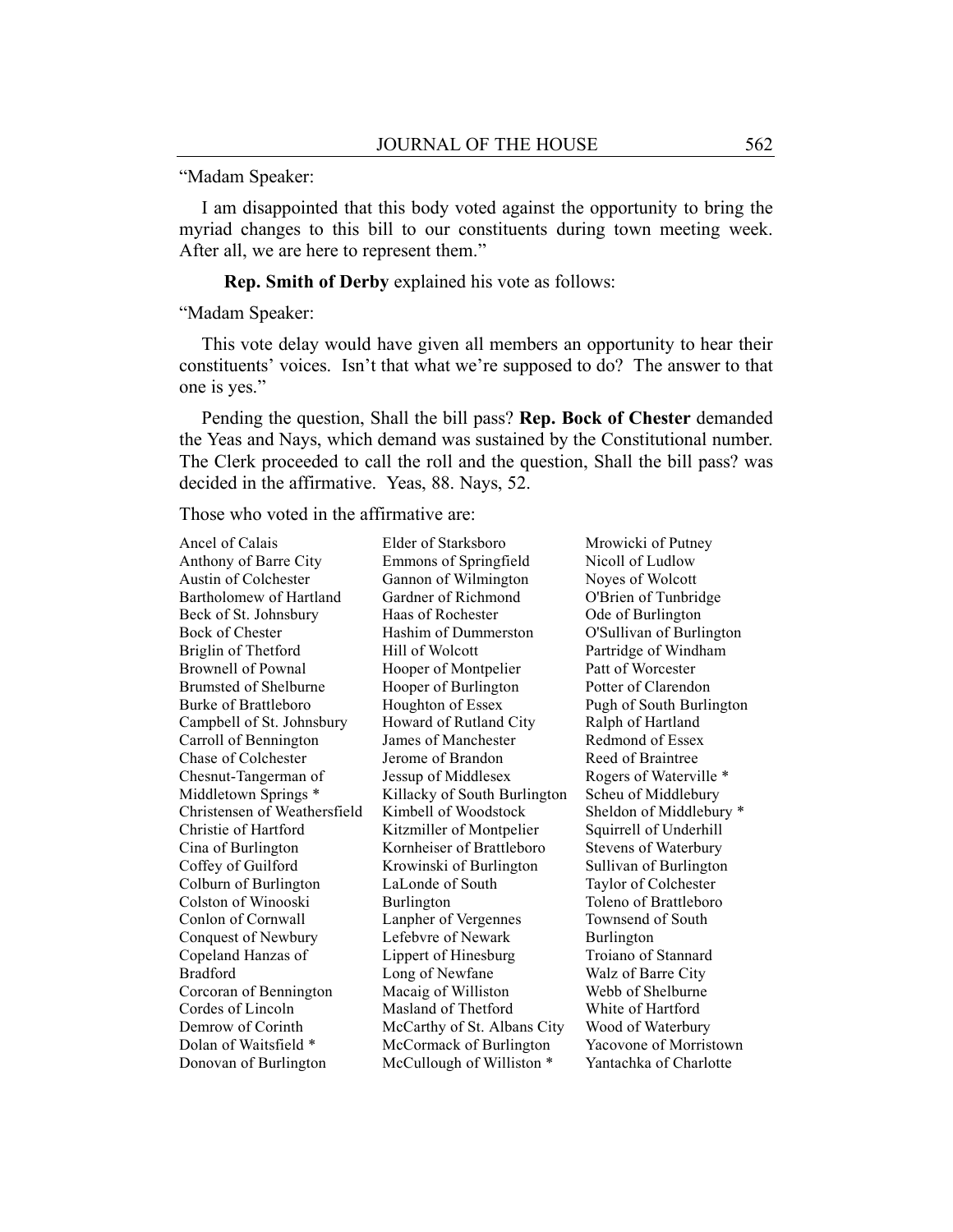Durfee of Shaftsbury Morris of Springfield

#### Those who voted in the negative are:

| Bancroft of Westford       | Hango of Berkshire      | Page of Newport City      |
|----------------------------|-------------------------|---------------------------|
| Batchelor of Derby         | Harrison of Chittenden  | Pajala of Londonderry     |
| Bates of Bennington        | Helm of Fair Haven      | Palasik of Milton         |
| <b>Birong of Vergennes</b> | Higley of Lowell        | Quimby of Concord         |
| Brennan of Colchester      | Hooper of Randolph      | Rosenquist of Georgia     |
| Browning of Arlington      | LaClair of Barre Town   | Savage of Swanton         |
| Burditt of West Rutland    | Leffler of Enosburgh    | Scheuermann of Stowe      |
| Canfield of Fair Haven     | Marcotte of Coventry    | Seymour of Sutton         |
| Cupoli of Rutland City     | Martel of Waterford     | Shaw of Pittsford         |
| Dickinson of St. Albans    | Mattos of Milton        | Sibilia of Dover          |
| Town                       | McCoy of Poultney       | Smith of Derby            |
| Donahue of Northfield *    | McFaun of Barre Town    | Smith of New Haven        |
| Fagan of Rutland City      | Morgan of Milton        | Strong of Albany          |
| Fegard of Berkshire        | Morrissey of Bennington | Sullivan of Dorset *      |
| Feltus of Lyndon           | Murphy of Fairfax       | Szott of Barnard          |
| Goslant of Northfield      | Myers of Essex          | Terenzini of Rutland Town |
| Graham of Williamstown     | Norris of Shoreham      | Toof of St. Albans Town   |
| Gregoire of Fairfield      | Notte of Rutland City   |                           |

Those members absent with leave of the House and not voting are:

| Gamache of Swanton   | Grad of Moretown        | Toll of Danville    |
|----------------------|-------------------------|---------------------|
| Giambatista of Essex | Rachelson of Burlington | Young of Greensboro |
| Gonzalez of Winooski | Till of Jericho         |                     |

**Rep. Chesnut-Tangerman of Middletown Springs** explained his vote as follows:

### "Madam Speaker:

This bill is a perfect example of our work never being done. Is there more to do? Certainly. Is the bill perfect? Certainly not. But this bill does make considered and needed steps in an area that is guaranteed to aggravate everybody at some point."

**Rep. Dolan of Waitsfield** explained her vote as follows:

"Madam Speaker:

I support the bill's attention to the challenges facing Vermont now and over the next 50 years. I support the added protections for intact forests and for making Vermont's communities more resilient to flooding and other impacts from a changing climate."

# **Rep. Donahue of Northfield** explained her vote as follows:

"Madam Speaker: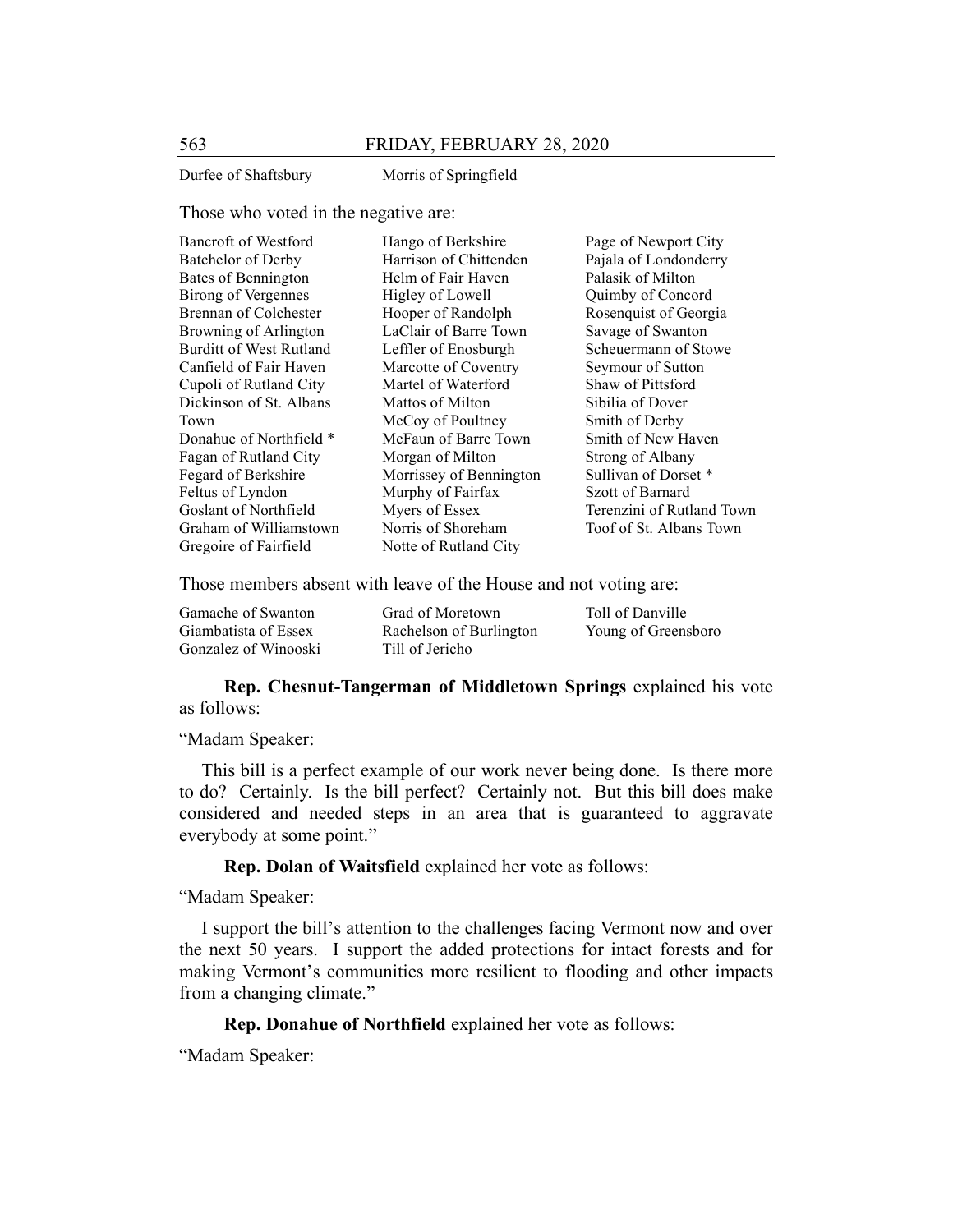Act 250 provides vital protections to our state. This bill has good elements, but also opens the door to new issues that will add to the complexity, and the lack of consistency and predictability, that have dogged Act 250 for so long. Today's amendments narrowed some of those doors, but not enough to convince me that the positive elements outweigh the many new burdens it will create. This is not an Act 250 reform bill."

**Rep. McCullough of Williston** explained his vote as follows:

"Madam Speaker:

Governor Dean C. Davis is a personal friend of mine and a Vermont hero, moving Act 250's landmark legislation. I am grateful for the opportunity to help craft Act 250's next generation and voting yes today."

**Rep. Rogers of Waterville** explained her vote as follows:

"Madam Speaker:

I voted yes out of appreciation for the additional exemptions from Act 250 for trails, village centers, and the forest products industry. However, I speak directly for my constituents and many other Vermonters when I share a deep concern that this current bill does not substantively address the length of time or level of expense required to go through the Act 250 process, or the inconsistency with which Act 250 is applied in different regions of the state. I sincerely hope that we will follow through with addressing these issues within the current legislative biennium."

**Rep. Sheldon of Middlebury** explained her vote as follows:

"Madam Speaker:

Act 250 has served Vermont well for fifty years. This bill addresses climate change and ecosystem protection while supporting development where we want it, ensuring that Act 250 continues to protect the Vermont we love."

**Rep. Sullivan of Dorset** explained her vote as follows:

"Madam Speaker:

I voted no as I am disappointed that after all the time spent on this bill that the need to correct the de novo review process was passed over. I am further disappointed that the discussions did not move away from 'Isn't it great to use this bill as an avenue to address climate change' to one where the discussion was focused on the collective prosperity of Vermont and how business development combined with natural resource preservation may have better gotten us to a bill that preserved all the good we are blessed to have. Regulatory schemes and processes that are not predictable in application, that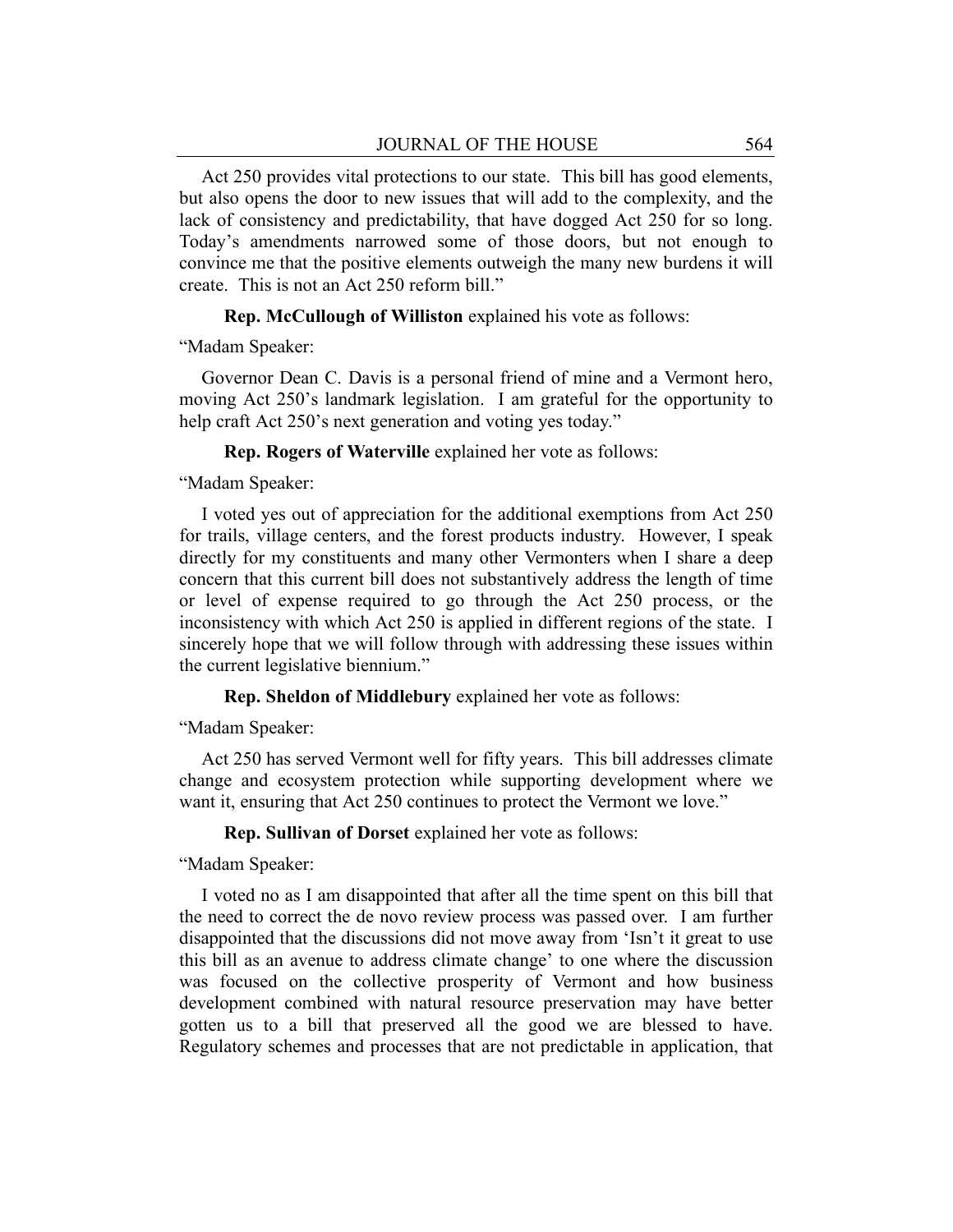use vague standards, that are uncertain as to the potential for delay, are killers to new investment and growth."

# **Third Reading; Bill Passed**

# **H. 933**

House bill, entitled

An act relating to technical corrections to municipal charters

Was taken up, read the third time and passed.

# **Third Reading; Bill Passed**

#### **H. 934**

House bill, entitled

An act relating to renter rebate reform

Was taken up, read the third time and passed.

# **Second Reading; Bill Amended; Third Reading Ordered**

# **H. 635**

**Rep. Rosenquist of Georgia**, for the committee on Human Services, to which had been referred House bill, entitled

An act relating to regulation of long-term care facilities

Reported in favor of its passage when amended by striking all after the enacting clause and inserting in lieu thereof the following:

Sec. 1. 33 V.S.A. § 7102 is amended to read:

§ 7102. DEFINITIONS

As used in this chapter:

\* \* \*

(12) "Insolvent" means:

(A) having generally ceased to pay debts in the ordinary course of business other than as a result of bona fide dispute;

(B) being unable to pay debts as they become due; or

(C) being insolvent within the meaning of federal bankruptcy law.

Sec. 2. 33 V.S.A. § 7110(b) is amended to read:

(b) The licensing agency may take immediate enforcement action when necessary to eliminate a condition which that can reasonably be expected to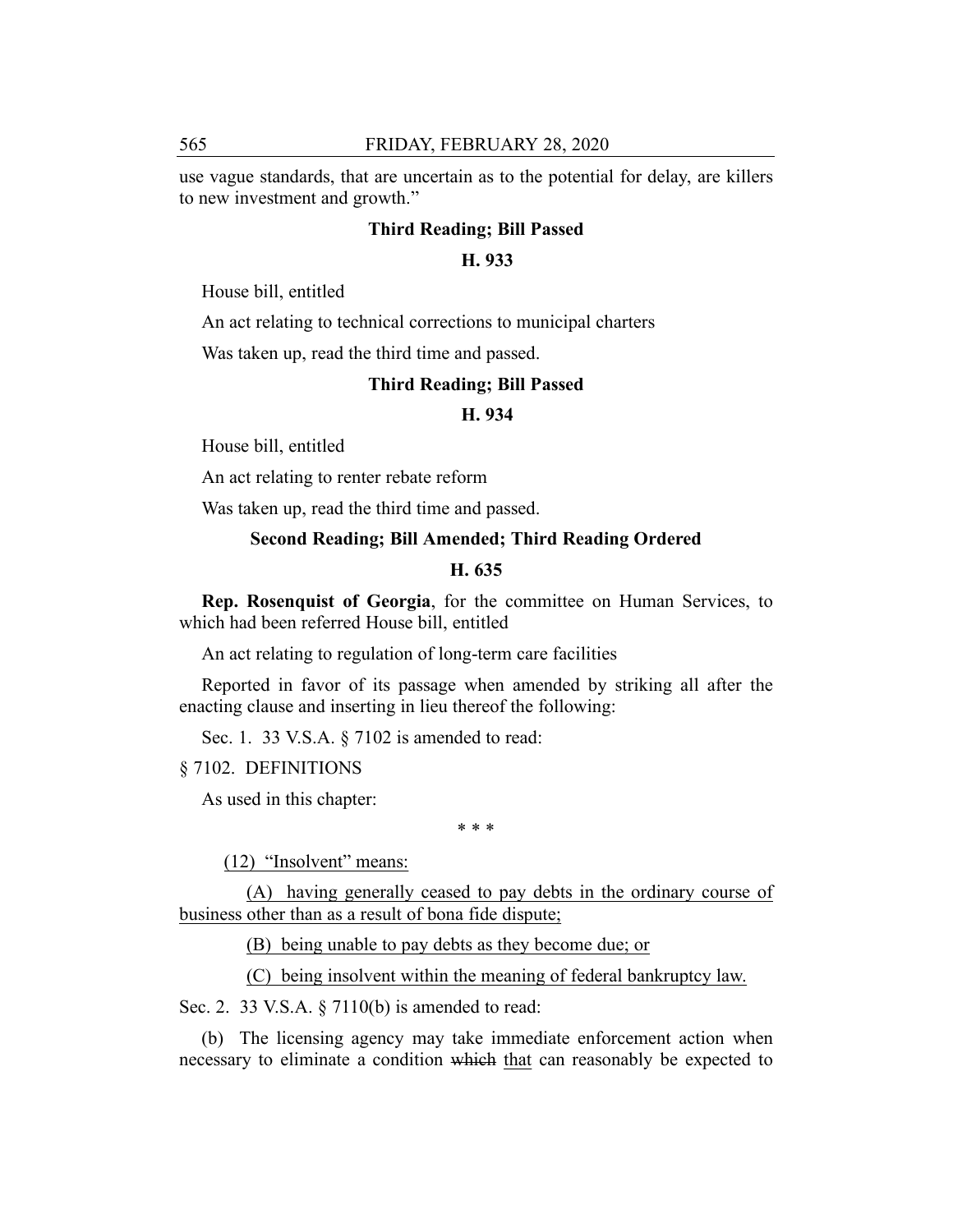cause death or serious physical or mental harm to residents or staff before it can be eliminated through the provisions of section 7111 of this title. A licensing agency taking such action shall explain that action and the reasons for it in the notice of violation.

Sec. 3. 33 V.S.A. § 7206 is amended to read:

# § 7206. APPOINTMENT OF RECEIVER; HEARING AND ORDER

(a) After the hearing on the merits, the Court court may appoint a receiver from the list provided by the licensing agency if it finds that one or more of the grounds set forth in section 7202 of this chapter is satisfied, and that the person is qualified to perform the duties of a receiver as provided for in section 7205 of this chapter. The court's determination of whether one or more of the grounds set forth in section 7202 of this chapter is satisfied shall be based on the condition of the facility at the time the complaint requesting the appointment of a receiver was filed.

\* \* \*

Sec. 4. EFFECTIVE DATE

This act shall take effect on passage.

The bill, having appeared on the Calendar one day for Notice, was taken up, read the second time, report of the committee on Human Services agreed to and third reading ordered.

# **Second Reading; Bill Amended; Third Reading Ordered**

# **H. 741**

**Rep. Taylor of Colchester**, for the committee on Corrections and Institutions, to which had been referred House bill, entitled

An act relating to criminal record checks on contractors working in Stateowned or -leased facilities

Reported in favor of its passage when amended by striking all after the enacting clause and inserting in lieu thereof the following:

Sec. 1. 20 V.S.A. § 2056e is redesignated to read:

§ 2056e. DISSEMINATION OF CRIMINAL HISTORY RECORDS TO THE DEPARTMENT OF BUILDINGS AND GENERAL SERVICES; SECURITY PERSONNEL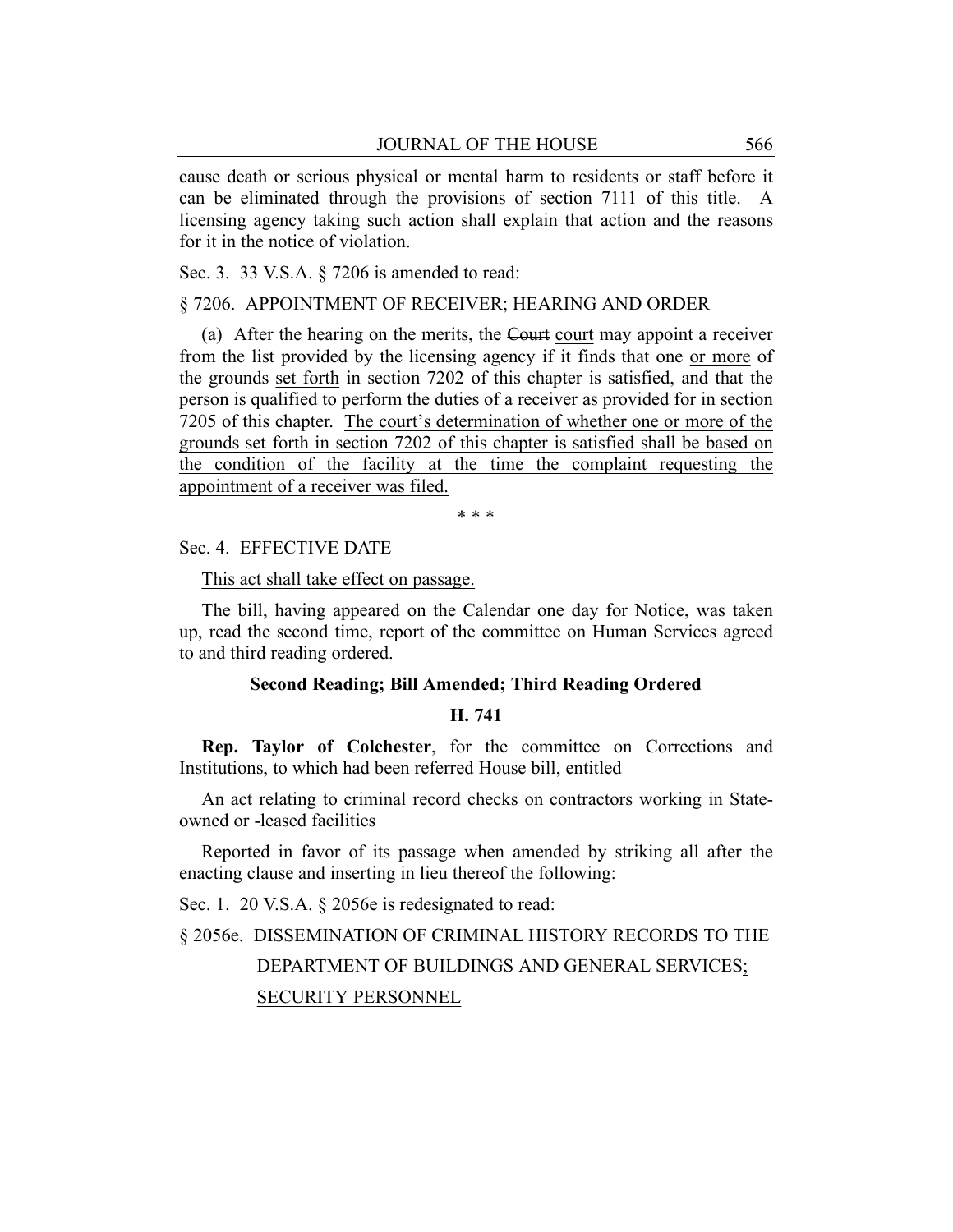Sec. 2. 20 V.S.A. § 2056i is added to read:

#### § 2056i. DISSEMINATION OF CRIMINAL HISTORY RECORDS TO THE

# DEPARTMENT OF BUILDINGS AND GENERAL SERVICES;

#### PRIVATE CONRACTORS

(a) Definitions. As used in this section:

(1) "Criminal record" means the record of:

(A) convictions in Vermont; or

(B) convictions in other jurisdictions recorded in other state repositories or by the Federal Bureau of Investigation (FBI).

(2) "Private contractor" means any individual who is performing specific services or functions for the Department of Buildings and General Services on State-owned or -leased property pursuant to a contract with the State or a subcontract with a person who has contracted with the State and includes an individual who is employed by a person that is performing specific services or functions for the Department of Buildings and General Services on State-owned or -leased property pursuant to a contract with the State or a subcontract with a person who has contracted with the State.

(b) Authority. The Department of Buildings and General Services may obtain from the Vermont Crime Information Center a Vermont criminal record, an out-of-state criminal record, and a record from the Federal Bureau of Investigation for any person who is or will be working in a private contractor position and any applicant for a private contractor position who has given written authorization, on a release form prescribed by the Center, pursuant to the provisions of this subchapter and the user's agreement filed by the Commissioner of Buildings and General Services with the Center. The user's agreement shall require the Department to comply with all federal and State statutes, rules, regulations, and policies regulating the release of criminal history records and the protection of individual privacy. The user's agreement shall be signed and kept current by the Commissioner. Release of interstate and Federal Bureau of Investigation criminal history records is subject to the rules and regulations of the Federal Bureau of Investigation's National Crime Information Center.

(c) Request process. A request made under this section shall be accompanied by a set of the person's fingerprints.

(d) Notice of records. Upon completion of a criminal record check, the Vermont Crime Information Center shall send to the Commissioner a notice that no record exists or, if a record exists, a copy of any criminal record.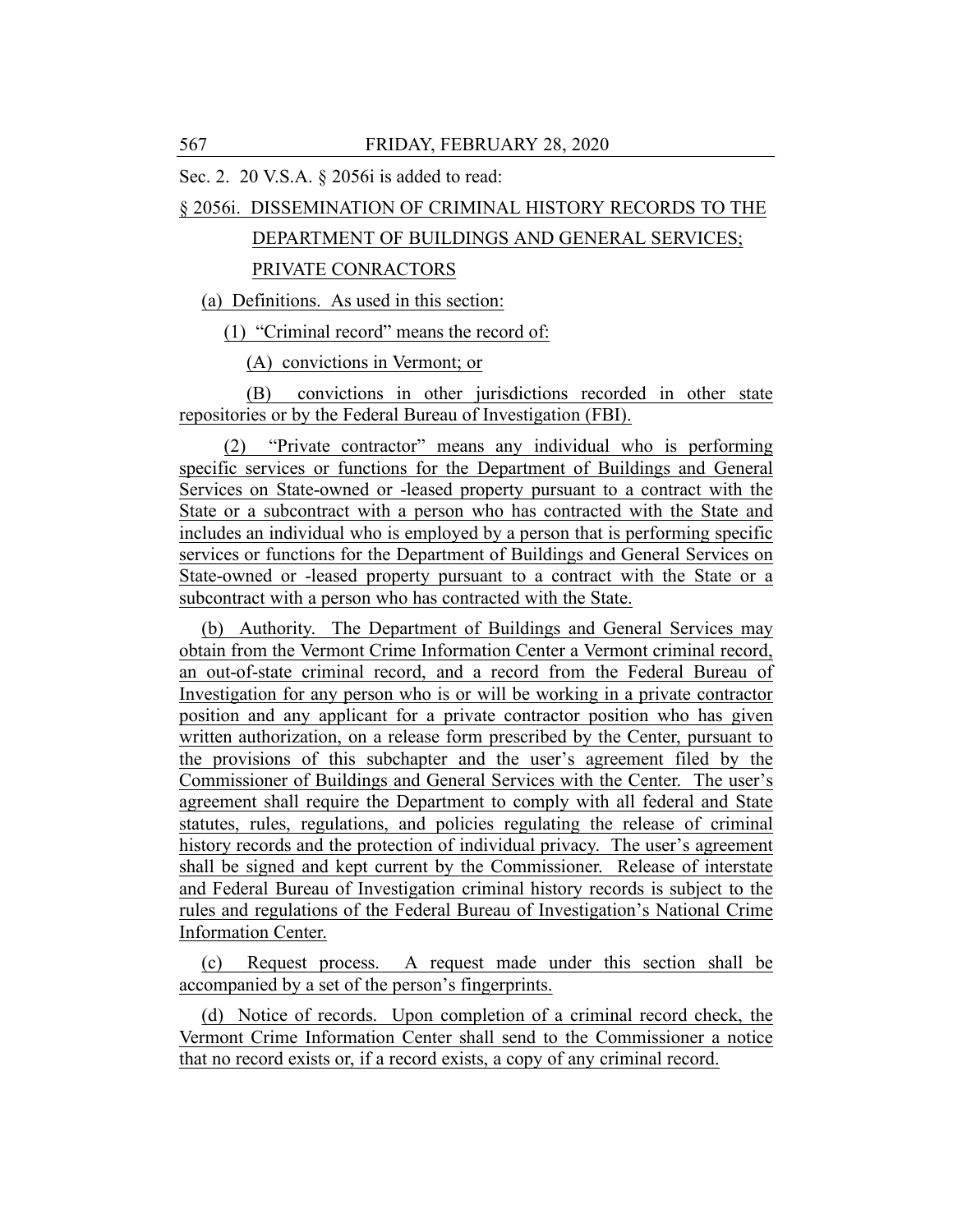(e) Process for sending information. The Commissioner may inform the contractor in writing of the approved level of access granted but shall not reveal the content of the record to the contractor.

(f) Notice of rights. Information sent to a person by the Commissioner of Buildings and General Services under subsection (e) of this section shall be accompanied by a written notice of the person's rights under subsection (g) of this section, a description of the policy regarding maintenance and destruction of records, and the person's right to request that the notice of no record or record be maintained for purposes of using it to comply with future criminal record check requests pursuant to subsection (i) of this section.

(g) Appeal. Any person subject to a criminal record check pursuant to this section may challenge the accuracy of the record by appealing to the Vermont Crime Information Center pursuant to rules adopted by the Commissioner of Public Safety.

(h) Confidentiality. Criminal records and criminal record information received under this section are designated confidential unless, under State or federal law or regulation, the record or information may be disclosed to specifically designated persons.

(i) Recheck of records request. The Commissioner may request a name and date of birth or fingerprint-supported recheck of the criminal record for any person who is working in a private contractor position every three years or as otherwise required by law.

(j) Maintenance of records. The Commissioner shall maintain the record or information pursuant to the user agreement for maintenance of records. At the end of the time required by the user agreement for maintenance of the information, the Commissioner shall destroy the information in accordance with the user agreement.

Sec. 3. EFFECTIVE DATE

This act shall take effect on July 1, 2020.

The bill, having appeared on the Calendar one day for Notice, was taken up, read the second time, report of the committee on Corrections and Institutions agreed to and third reading ordered.

#### **Message from the Senate No. 22**

A message was received from the Senate by Mr. Marshall, its Assistant Secretary, as follows:

Madam Speaker:

I am directed to inform the House that: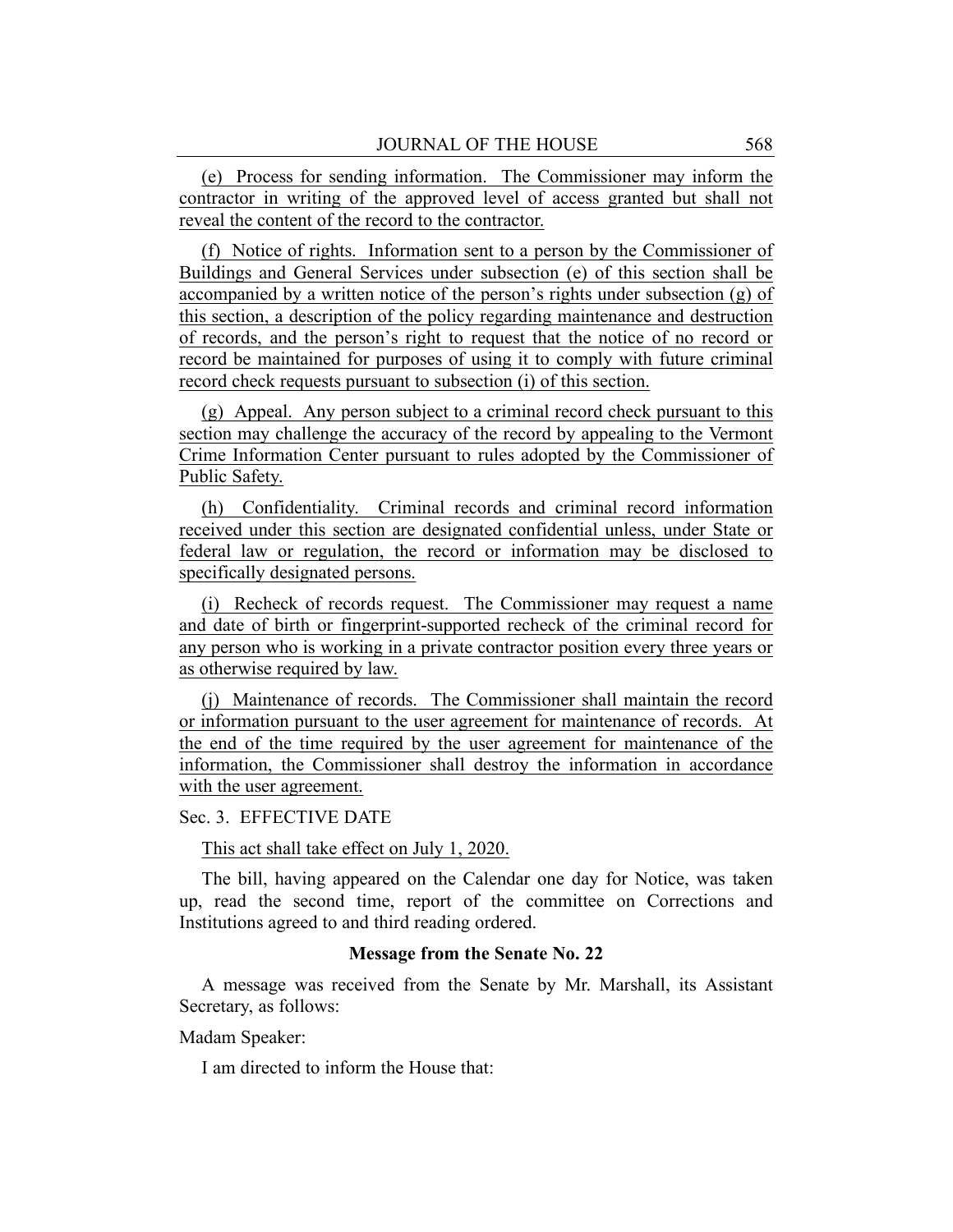The Senate has on its part adopted joint resolution of the following title:

**J.R.S. 43.** Joint resolution providing for a Joint Assembly to vote on the retention of five Superior Judges and one Environmental Judges.

In the adoption of which the concurrence of the House is requested.

The Senate has on its part adopted concurrent resolutions originating in the House of the following titles:

**H.C.R. 266.** House concurrent resolution in memory of former Highgate School Board member David F. Roddy.

**H.C.R. 267.** House concurrent resolution honoring Barbara Wagner of Bridport.

**H.C.R. 268.** House concurrent resolution recognizing June 12, 2020 as National Loving Day in Vermont.

**H.C.R. 269.** House concurrent resolution honoring Eric Nye of Georgia.

**H.C.R. 270.** House concurrent resolution in memory of former Representative, Senator, and Commissioner of Employment and Training Sarah Goodwin (Thompson) Soule of Shelburne.

**H.C.R. 271.** House concurrent resolution congratulating the 2019 Rice Memorial High School Green Knights Division II championship girls' soccer team.

**H.C.R. 272.** House concurrent resolution honoring Weybridge Selectboard Chair Don Mason for his outstanding municipal public service.

**H.C.R. 273.** House concurrent resolution honoring Barbara Torian and Tim Bouton of New Haven for their outstanding civic service.

**H.C.R. 274.** House concurrent resolution recognizing July 2020 as Parks and Recreation Month in Vermont and designating July 17, 2020 as Vermont Park and Recreation Professionals' Day.

**H.C.R. 275.** House concurrent resolution designating Wednesday, March 11, 2020 as the 26th Early Childhood Day at the State House.

**H.C.R. 276.** House concurrent resolution in memory of Peter Saltonstall Mallett of Georgia.

**H.C.R. 277.** House concurrent resolution honoring the distinguished military career of former Vermont Adjutant General Herbert Thomas Johnson of Bradford.

**H.C.R. 278.** House concurrent resolution honoring former Representative Richard James Howrigan of Fairfield.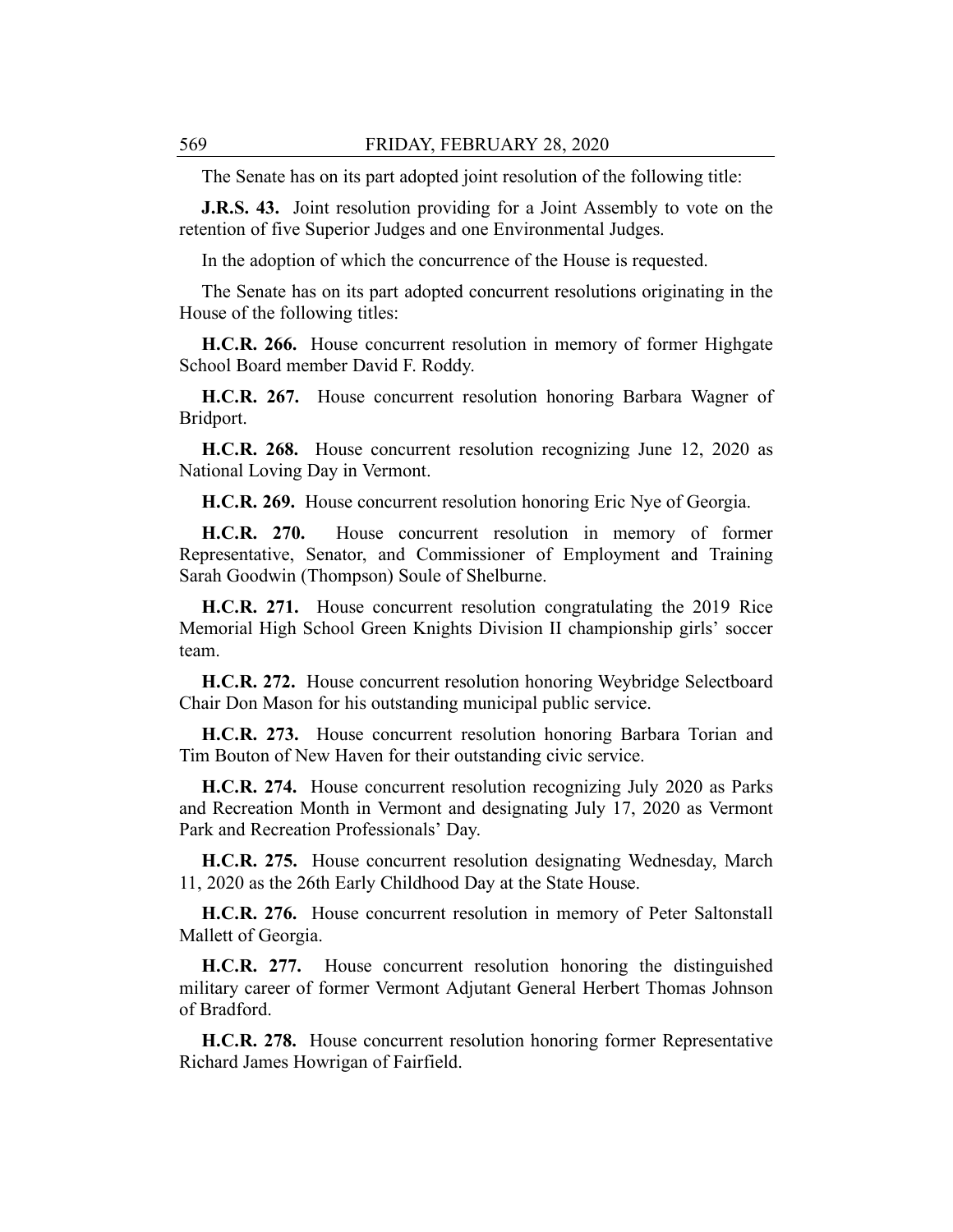**H.C.R. 279.** House concurrent resolution congratulating Ian Carpenter of Fairfax on being named the 2019 Special Olympics Vermont Unified Athlete of the Year.

**H.C.R. 280.** House concurrent resolution honoring Frank Snow of Bennington.

**H.C.R. 281.** House concurrent resolution congratulating Elinor Purrier of Montgomery on her record-setting pace at the 2020 Wanamaker Mile in New York City.

**H.C.R. 282.** House concurrent resolution remembering former Rutland City Board of Aldermen President David Sagi on Disability Awareness Day.

**H.C.R. 283.** House concurrent resolution congratulating Weidmann Electrical Technology Inc. on the 50th anniversary of its St. Johnsbury plant.

**H.C.R. 284.** House concurrent resolution honoring Euclid Farnham for his extraordinary legacy in the Town of Tunbridge.

**H.C.R. 285.** House concurrent resolution honoring John McCullough and Donna Fitch for their leadership in the renovation of the Calais Town Hall.

**H.C.R. 286.** House concurrent resolution honoring former Representative Linda J. Martin for her service as Wolcott Town Clerk and Treasurer.

# **Adjournment**

At twelve o'clock and twenty minutes in the afternoon, on motion of **Rep. McCoy of Poultney**, the House adjourned until Tuesday, March 10, 2020, at ten o'clock in the forenoon, pursuant to the provisions of J.R.S. 31.

#### **Concurrent Resolutions Adopted**

The following concurrent resolutions, having been placed on the Consent Calendar on the preceding legislative day, and no member having requested floor consideration as provided by Joint Rules of the Senate and House of Representatives, are herby adopted on the part of the House.

#### **H.C.R. 266**

House concurrent resolution in memory of former Highgate School Board member David F. Roddy;

#### **H.C.R. 267**

House concurrent resolution honoring Barbara Wagner of Bridport;

# **H.C.R. 268**

House concurrent resolution recognizing June 12, 2020 as National Loving Day in Vermont;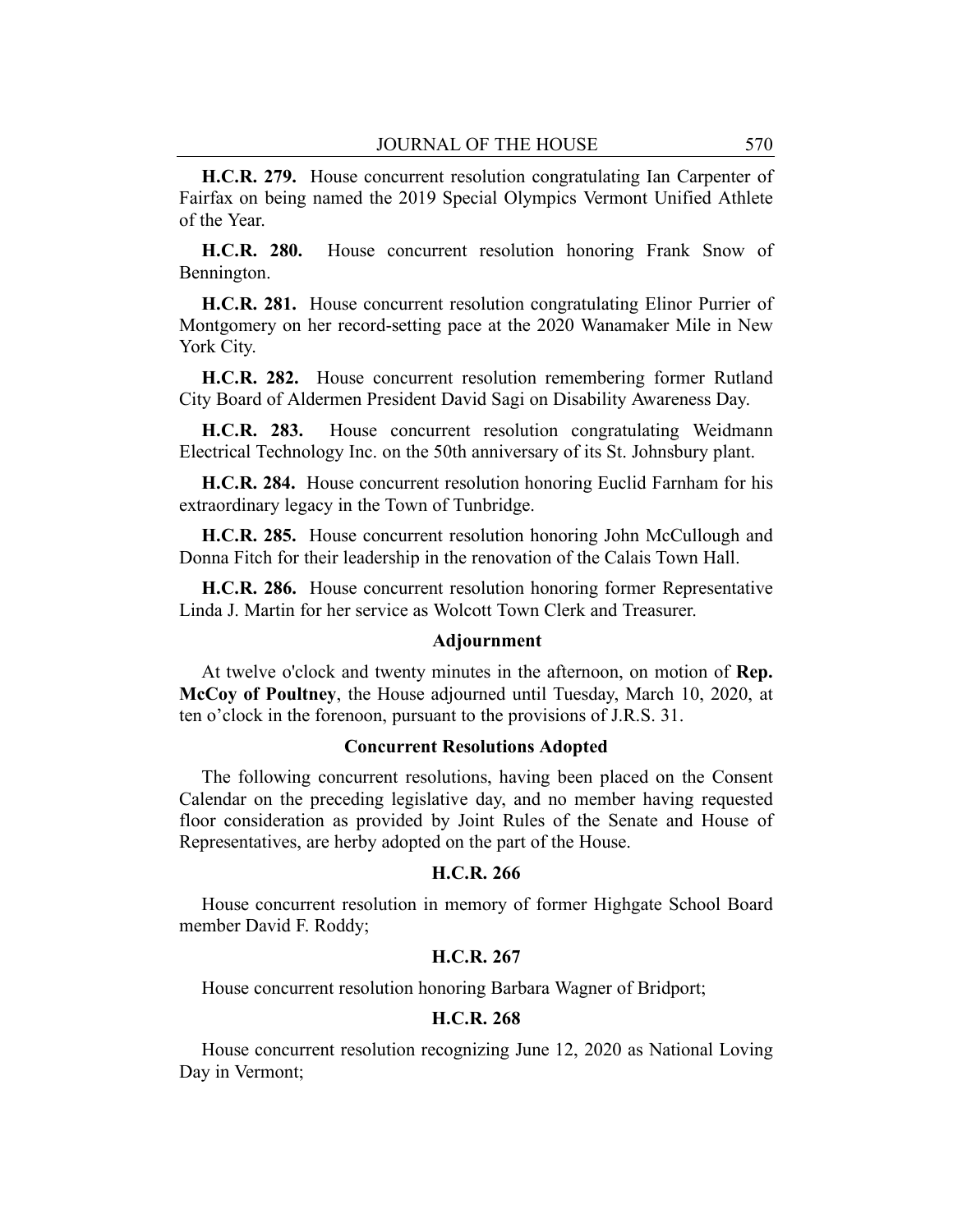# **H.C.R. 269**

House concurrent resolution honoring Eric Nye of Georgia;

#### **H.C.R. 270**

House concurrent resolution in memory of former Representative, Senator, and Commissioner of Employment and Training Sarah Goodwin (Thompson) Soule of Shelburne;

# **H.C.R. 271**

House concurrent resolution congratulating the 2019 Rice Memorial High School Green Knights Division II championship girls' soccer team;

# **H.C.R. 272**

House concurrent resolution honoring Weybridge Selectboard Chair Don Mason for his outstanding municipal public service;

# **H.C.R. 273**

House concurrent resolution honoring Barbara Torian and Tim Bouton of New Haven for their outstanding civic service;

# **H.C.R. 274**

House concurrent resolution recognizing July 2020 as Parks and Recreation Month in Vermont and designating July 17, 2020 as Vermont Park and Recreation Professionals' Day;

#### **H.C.R. 275**

House concurrent resolution designating Wednesday, March 11, 2020 as the 26th Early Childhood Day at the State House;

# **H.C.R. 276**

House concurrent resolution in memory of Peter Saltonstall Mallett of Georgia;

# **H.C.R. 277**

House concurrent resolution honoring the distinguished military career of former Vermont Adjutant General Herbert Thomas Johnson of Bradford;

# **H.C.R. 278**

House concurrent resolution honoring former Representative Richard James Howrigan of Fairfield;

# **H.C.R. 279**

House concurrent resolution congratulating Ian Carpenter of Fairfax on